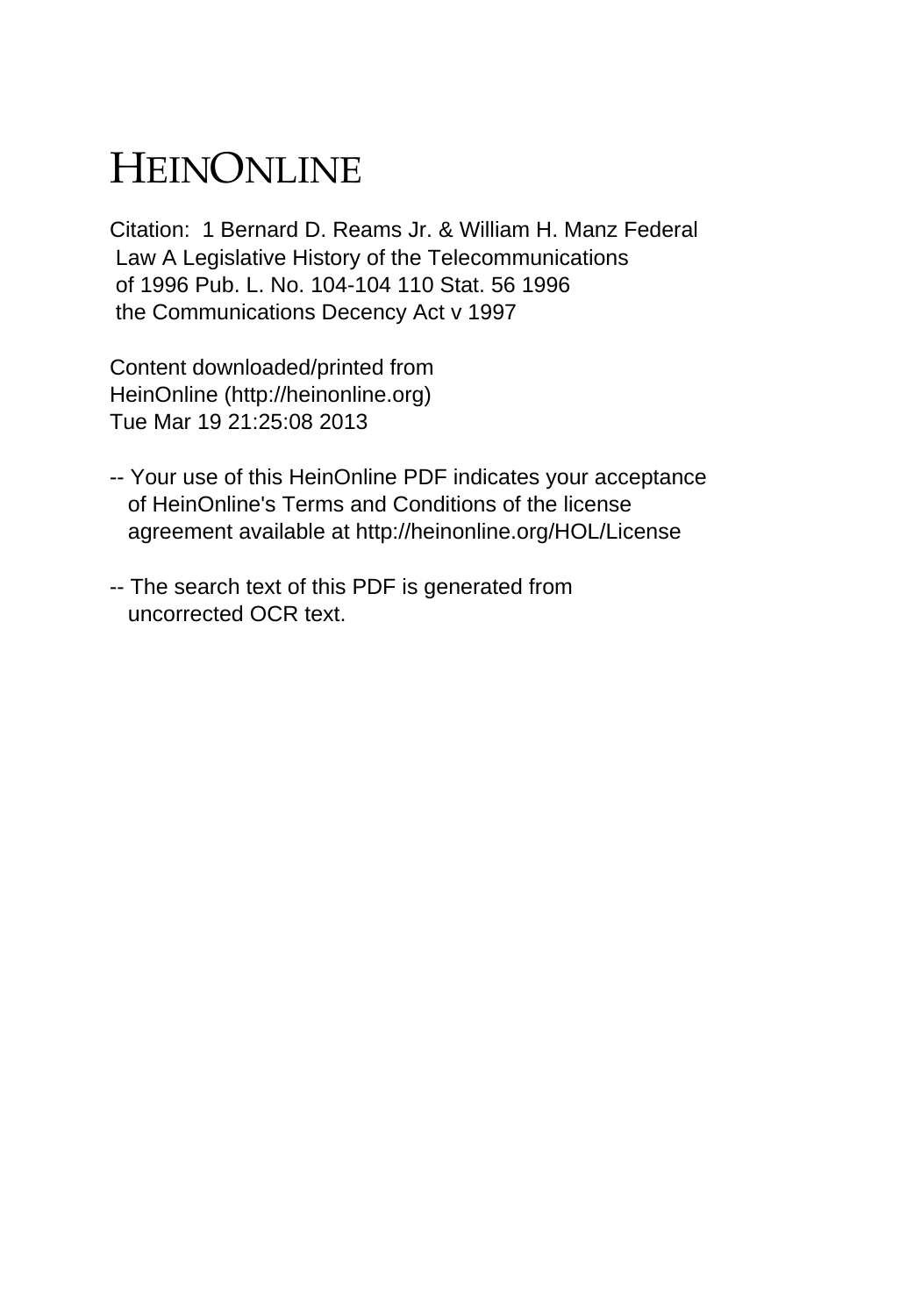## **INTRODUCTION**

## **AN OVERVIEW OF THE TELECOMMUNICATIONS ACT OF 1996**

The "Telecommunications Act of **1996,"** signed into law on February **8, 1996,** opens up competition between local telephone companies, long-distance providers, and cable companies; expands the reach of advanced telecommunications services to schools, libraries, and hospitals; and requires the use of the new V-chip technology to enable families to exercise greater control over the television programming that comes into their homes. This Act lays the foundation for the investment and development that will ultimately create a national information superhighway to serve both the private sector and the public interest.

President Clinton noted that the Act will continue the efforts of his administration in ensuring that the American public has access to many different sources of news and information in their communities. The Act increases, from **25** to **35** percent, the cap on the national audience that television stations owned **by** one person or entity can reach. This cap will prevent a single broadcast group owner from dominating the national media market.

Rates for cable programming services and equipment used solely to receive such services will, in general, be deregulated in about three years. Cable rates will be deregulated more quickly in communities where a phone company offers programming to a comparable number of households, providing effective competition to the cable operator. In such circumstances, consumers will be protected from price hikes because the cable system faces real competition.

This Act also makes it possible for the regional Bell companies to offer long-distance service, provided that, in the judgment of the Federal Communications Commission **(FCC),** they have opened up their local networks to competitors such as long-distance companies, cable operators, and others. In order to protect the public, the **FCC** must evaluate any application for entry into the long-distance business in light of its public interest test, which gives the **FCC** discretion to consider a broad range of issues, such as the adequacy of interconnection arrangements to permit vigorous competition. Furthermore, in deciding whether to grant the application of a regional Bell company to offer long-distance service, the **FCC** must accord "substantial